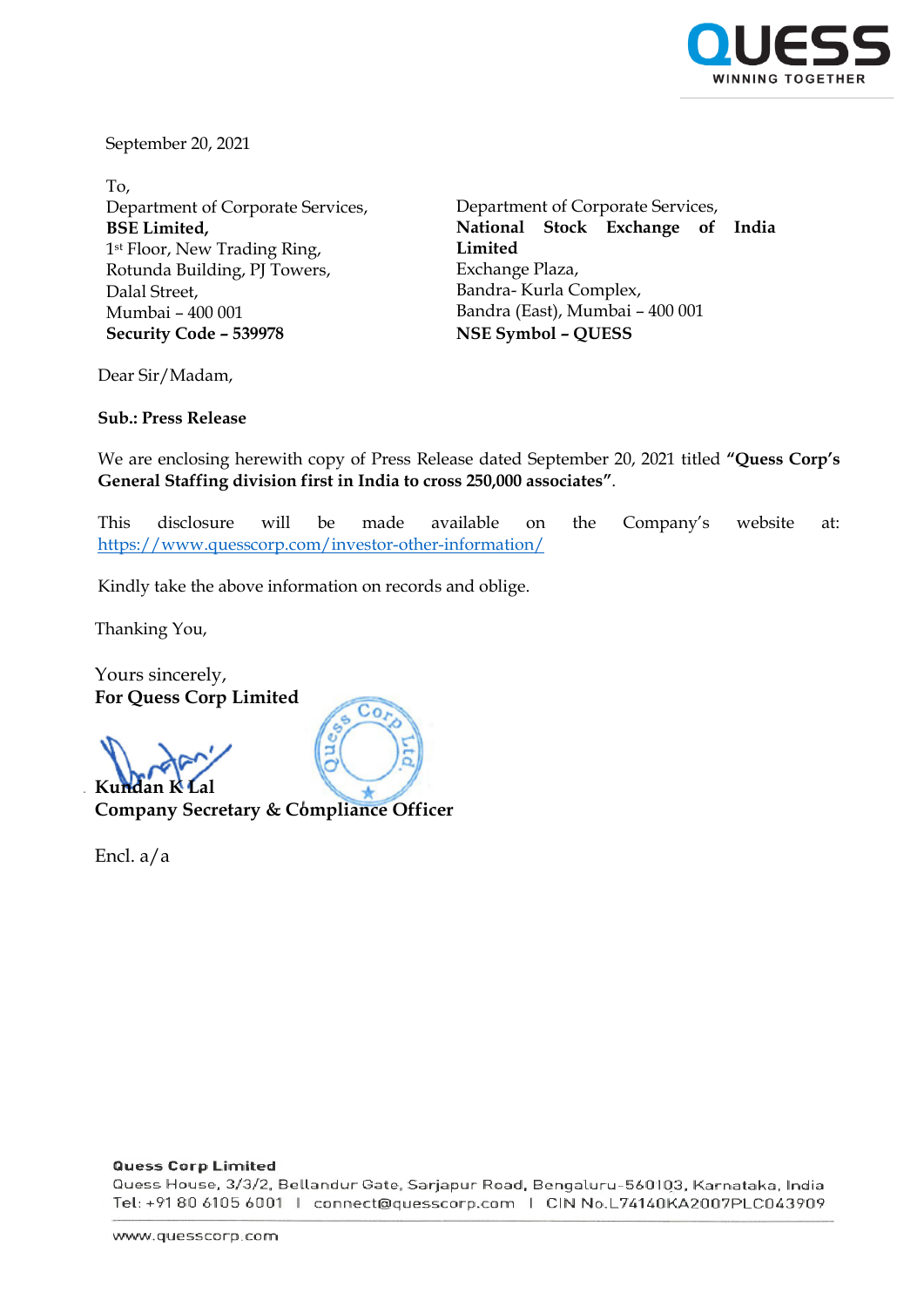

## **Quess Corp's General Staffing division first in India to cross 250,000 associates**

*Surge in BFSI, Telecom, Manufacturing, Agro and IT post Covid 2.0 leads Quess Staffing to grow over 25% in 12 months*

**Bengaluru, 20 September, 2021:** Quess Corp Limited, India's largest business services company, today announced that its General Staffing division has achieved yet another milestone by scaling the 250,000 associate mark, making it the first Indian staffing company to achieve this feat and further cementing the company's position as leader in the staffing space. Quess General Staffing has added over 50,000 headcounts in past 12 month, growing over 25% in a year, and 285% in 5 years.

Commemorating the milestone, **Ajit Isaac, Founder & Chairman, Quess Corp**, said, *"We are both pleased and grateful to our customers, employees and our widespread network of associates who have helped fuel our dramatic growth over the last 14 years and propelled us to be the world's 5th largest staffing company by headcount over this period. Our commitment to providing the right talent with the right opportunity to work, while easing the burden of talent acquisition for businesses, is only reinforced through the achievement of this milestone."*

Despite the COVID 2nd wave, Quess General Staffing has seen 11 months of growth over the last year. Growth has been primarily aided by over 25% growth in BFSI, Telecom, Manufacturing, Industries and Public enterprises, agriculture, and IT / ITeS. While the FMCG/FMCD sectors have seen a modest growth of  $10\% \sim 24\%$  over this period, retail has declined due to COVID's impact on entertainment, travel, hospitality, tourism and mall operations in some parts of the country.

**Lohit Bhatia, President of Workforce Management, Quess Corp**, added, *"despite fluctuations in demand and supply of talent in a highly volatile market, Quess Staffing has grown at over 25% in past 12 months to scale this new milestone. Our dedicated efforts towards building industry-leading technology platforms to complement our physical capabilities are paying off, even as we double down to ensure Quess Staffing remains the preferred partner for customers and associates alike."*

Quess General Staffing has always been technology-led and at the forefront of digital revolution in the staffing space, while also building physical reach and scale (over 65 branches and 122 training centres). The launch of Quess's proprietary QJobs bluecollar jobs app (over 900K active screened candidates), digital onboarding in less than 5 mins via POP (over 1Mn downloads), workforce management and productivity tool WorQ (over 600K downloads and 300K activated users) enhances output and outcomes for clients and makes working smooth for associates and clients especially during the hybrid working.

Speaking on the occasion, **Guruprasad Srinivasan**, **COO-India Region** said, *"With the support of our associates, we have been able to grow despite challenges, and through continuous investment in the potential of our growing workforce, we believe that this is merely the first of many more milestones to be achieved. We see the combination of post-pandemic market recovery, the impetus of the government's Aatmanirbhar Bharat agenda and PLI schemes for various manufacturing segments, and the*